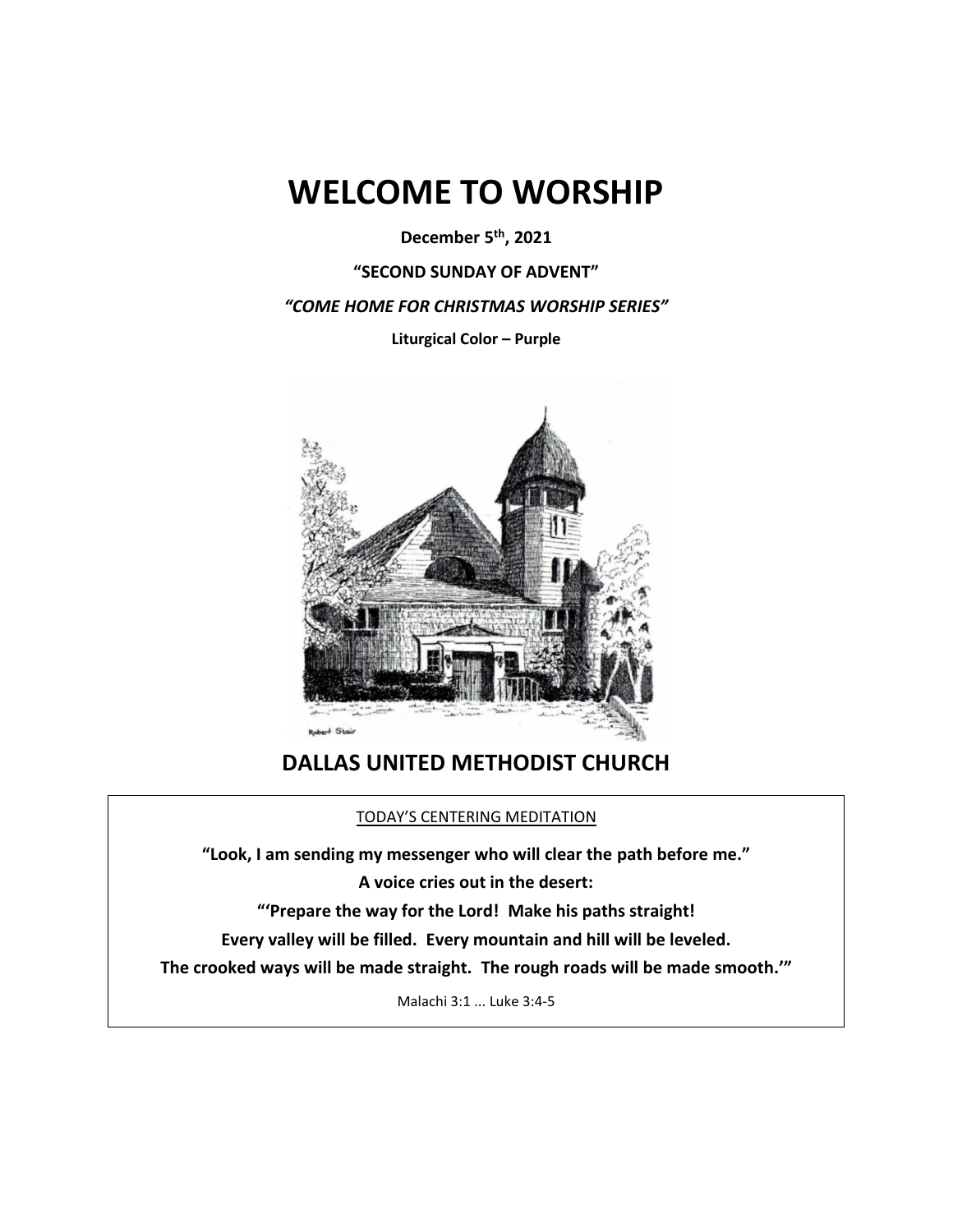## \* Please stand in stature or in heart as you are able.

WELCOME / ANNOUNCEMENTS:

PRELUDE … *A TIME TO FOCUS OUR THOUGHTS AND HEARTS ON KING JESUS*

PROCLAMATION *COME HOME*

*Come, Thou Long-Expected Jesus* # 196 (verse 1)

OPENING PRAYER

\* CALL TO WORSHIP:

Welcome today to this time of preparation.

**Although we have been preparing for celebrations,**

## **we come seeking to prepare our hearts to receive God's Good News.**

Get ready! The Lord is bringing to us Hope and Peace.

# **How wonderful it is that the Lord is showering us with Peace.**

Open your hearts and let your spirits be quieted. Be at peace with the Lord.

#### **Lord, prepare our lives and bring us peace.**

**Amen.**

\* *All Earth Is Waiting* # 210 (verses 1, 2, 3)

LIGHTING OF THE FIRST SECOND ADVENT CANDLE:

Today we light two candles ... the first Candle is called HOPE and it is a reminder that God's promises are true. **The second Candle is called PEACE, God's gentle loving peace for our lives.**

**We seek God's peace in this time of stress.**

Come, all is ready.

Let the light of this these candles, called HOPE and PEACE, bring brightness to your spirits.

*Advent Song (Light the Advent Candle)* # 2090 (verses 1,2)

CALL TO CONFESSION

PRAYER OF CORPORATE CONFESSION & MOMENTS OF SILENCE FOR PERSONAL CONFESSION:

**Lord, hear us this day as we open our hearts and our spirits to you.**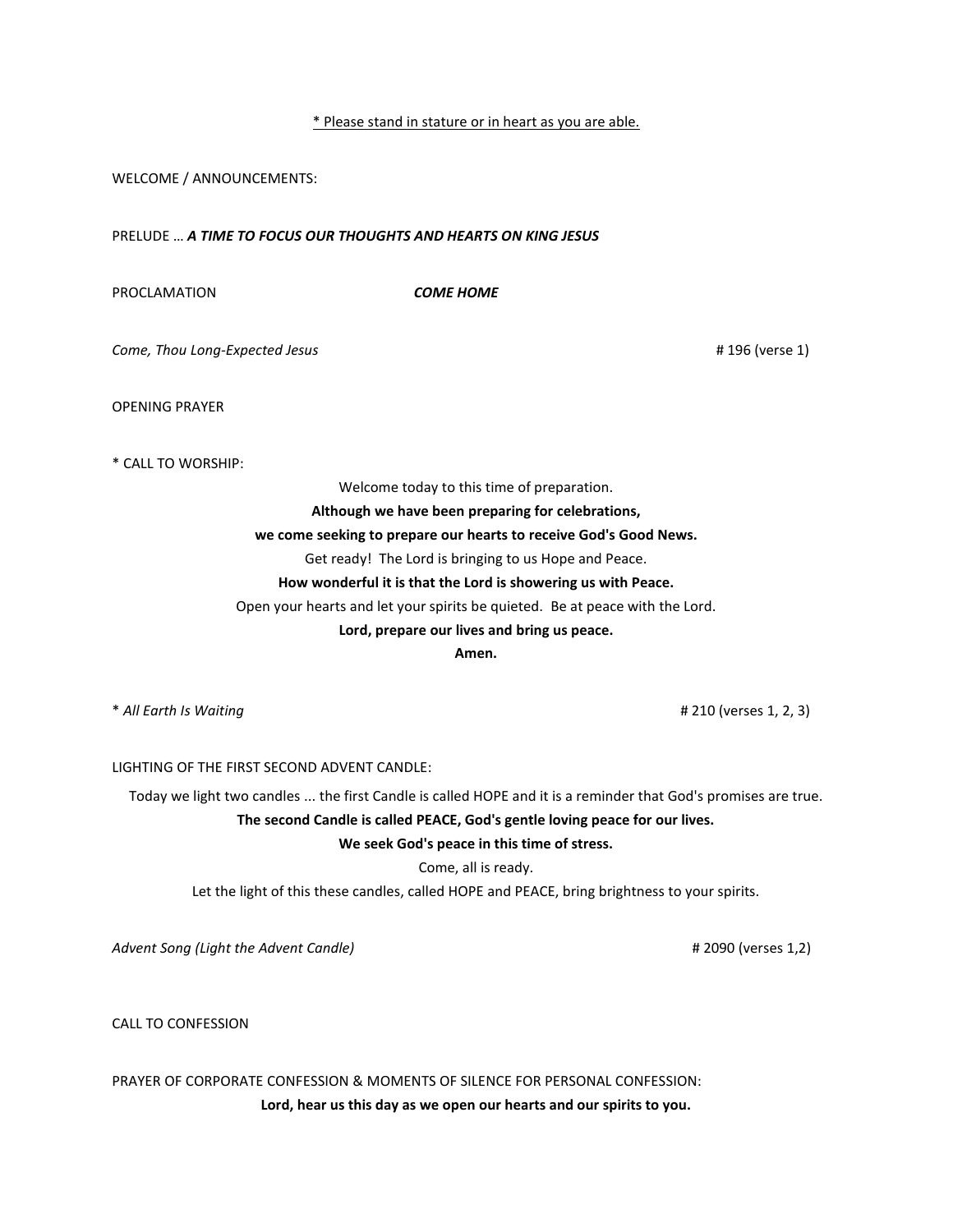**These times in which we live are often confusing and fearful.** 

**We are pushed to make preparations for a season which is supposed to bring hope and peace;** 

**yet we crowd it with obligations and stresses and shut the door to your healing love and compassion.** 

**We find ourselves being on edge, fretful, wondering if we have done enough, or can do enough.** 

**You answer our fears with your voice, "Peace, be still".** 

**Help us to hear you. Slow us down.** 

**Encourage us to take some time to listen rather than shout, to stop and rest rather than run.** 

**Cause us to look around at situations and people who are in need and to place our focus on helping them. For it** 

**is in helping others and reaching out in love that we will find true peace.** 

**These things we pray, in Jesus' Name.** 

**Amen.**

WORDS OF ASSURANCE & PARDON

*Special Selection* Priscilla Ruckno

\* A CHRISTMAS AFFIRMATION OF FAITH: written by Rev. Stephen M. Fearing – www.stephenmfearing.com

**We believe that God has come to us as a little child,**

 **making our weakness his strength,**

 **securing our salvation by becoming one of us,**

 **blessing us with a steadfast savior,**

 **filling our hearts with joy to be shared with one another.**

**We believe that God has birthed righteousness and justice into the world, giving us a law that will be written upon our hearts, making the cause of the oppressed the highest priority, declaring an everlasting reign of peace, defeating the power of pain and suffering.**

**We believe that God calls us to participate in this reality of love, inviting us to proclaim Christ's resurrection at the Table, transforming us as disciples to go out into the world, sending us forth to announce his kingdom of peace and comfort, challenging us to see everyone as nothing less than beloved children.**

> **This we believe. This we preach. This we seek to embody in word and deed. Amen and Amen.**

#### JESUS LOVES THE LITTLE CHILDREN

*Jesus loves the little children, all the children of the world. Red and yellow, black and white, they are precious in his sight. Jesus loves the little children of the world.*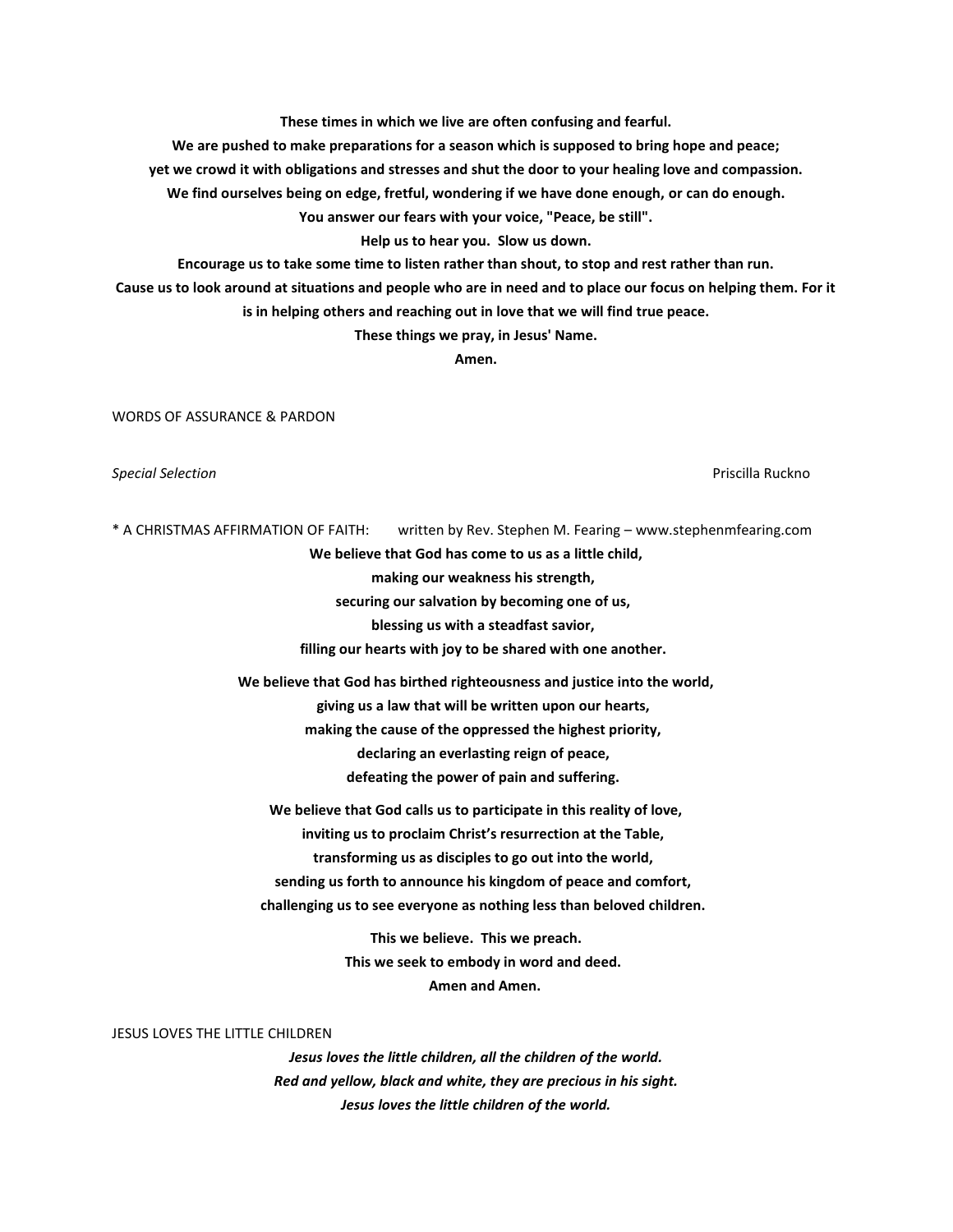# CHILDREN'S CHAT

#### WHERE CHILDREN BELONG **A 2233** (sing twice) **# 2233** (sing twice)

# *This, this is where children belong, Welcomed as part of the worshiping throng. Water, God's Word, bread and cup, prayer and song: This is where children belong.*

TIME OF PRAYER: (*Ecumenical Text*)

GOD'S WORD: Malachi 3:1-4 ... Luke 3:1-6 *(The Liturgist says: "This is the Word of God for ALL people" … AND … The People respond: "Thanks BE to God"*

# TODAY'S MESSAGE: **"THE FEAR OF HOME"**

A GREAT THANKSGIVING FOR ADVENT **by Taylor Burton-Edwards** 

Prepare the way of the Lord!

# **Straighten our crooked paths, O God!**

The day of the Christ's coming draws near.

#### **Even so, come, Lord Jesus.**

The Spirit of the Lord is in this place.

#### **Pray through us now, Holy Spirit.**

Pray through us now, that we may praise you, Holy, Triune God, with angels and archangels, with beings in heaven and all creatures on earth, with all who have ever sung this hymn of praise:

#### **Holy, Holy, Holy, Lord God of Hosts,**

**Heaven and earth are full of your glory.**

# **Hosanna in the highest!**

# **Blessed is he who comes in the name of the Lord. Hosanna in the highest!**

Blessed are you, Jesus Christ, Word made flesh, making all things new.

# **Blessed are you, Jesus Christ!**

Blessed are you, Holy Spirit,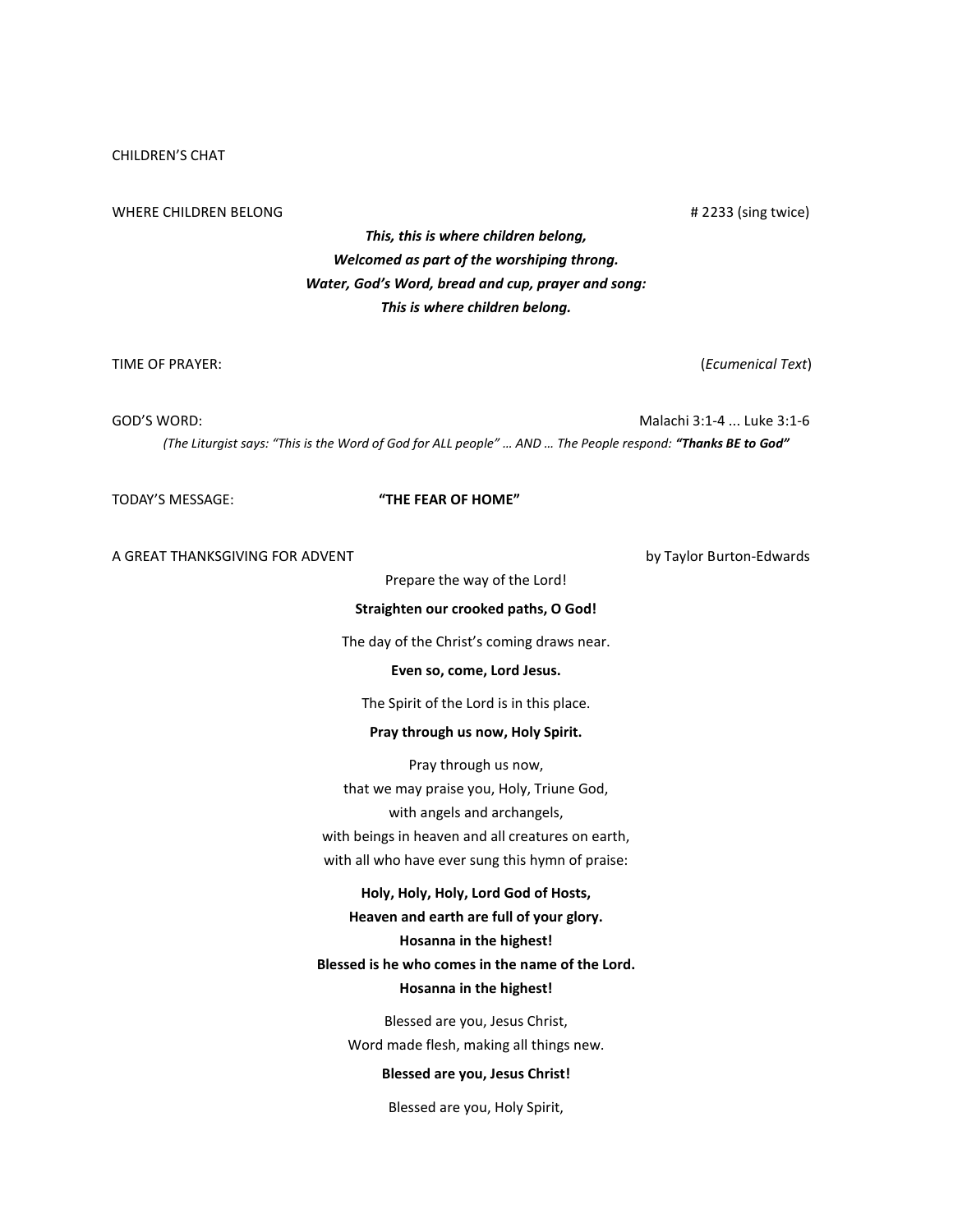dissolving every chain of sin that binds us, rebuking every power that enslaves, purifying our hearts, challenging every action not moved by love, and setting all creation free.

#### **Blessed are you, Holy Spirit.**

Blessed are you, El Shaddai, feeding your people, gathering us like lambs in your arms, and leading us to life eternal.

#### **Blessed are you, El Shaddai!**

We know the end that lies before us and all things: The elemental powers of this universe shall be burned away, the heavens vaporized, the earth and all our doings exposed for all to see.

#### **We know the end, and we tremble.**

We also know your promise, out of conflagration to re-create, out of chaos to re-order, out of such destruction to renew.

## **We know your promise, and we rejoice.**

We rejoice, for you are with us, coming to us in flesh long ago, coming into our flesh in bread and cup at this, Christ's table, coming into this world through your Church in the power of the Spirit, and coming again to complete what you have begun, and now feed us to continue.

# **Feed us, O God.**

Feed us as Jesus fed his disciples on the night he was betrayed, taking bread, blessing you, breaking it, saying to those to whom he gave it:

# **This is my body given for you. Take, eat, and remember me.**

Quench our thirst now as Jesus did that night, taking cup, giving thanks to you, and saying to those to whom he gave it:

# **This is my blood poured out for you.**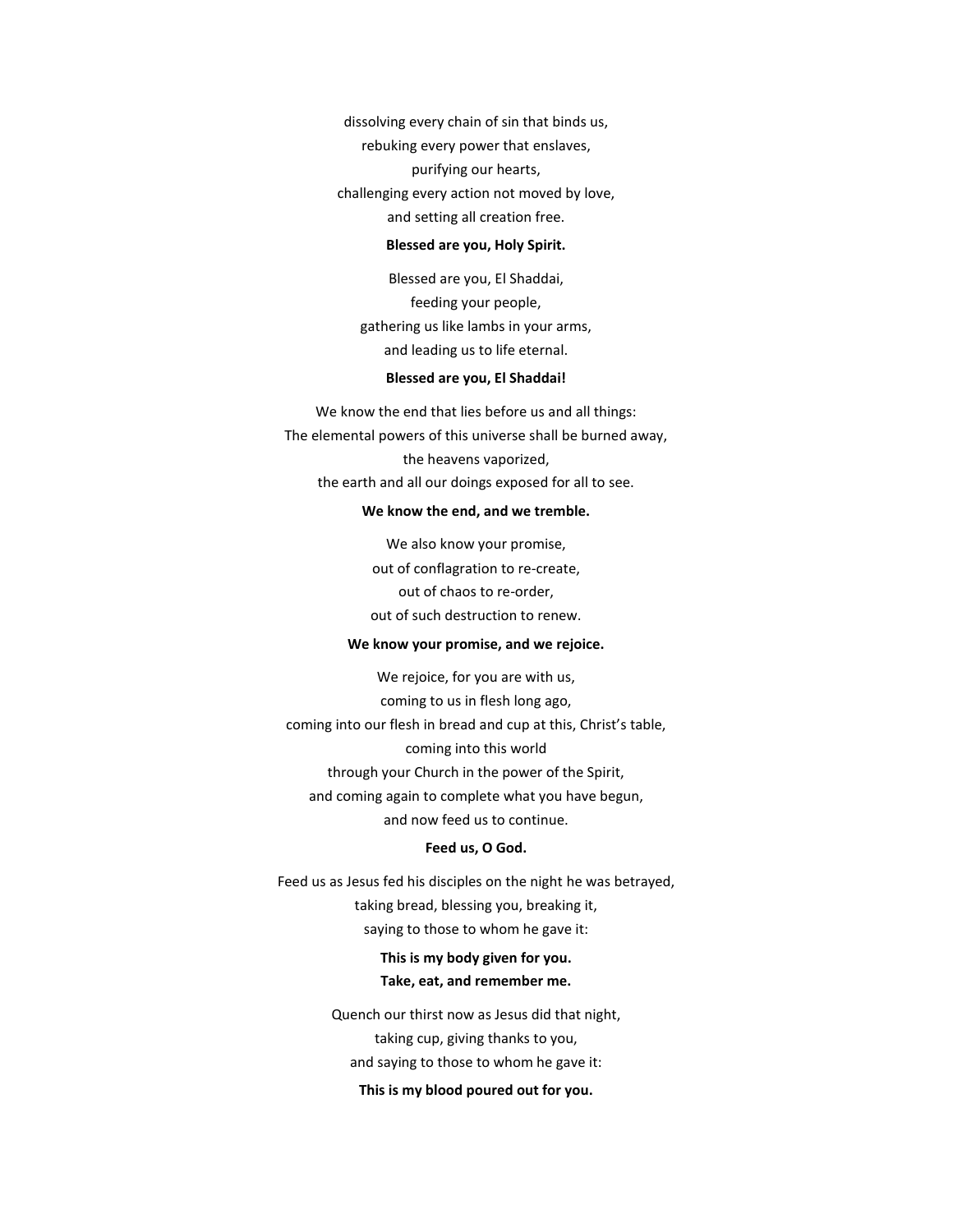#### **Drink, and remember me.**

Only you can feed us, God.

# **Only you can make us holy.**

Only you can prepare us for the end to come.

## **Only you can purify our hearts.**

So come, Holy Spirit, on these gifts of bread and juice, and on us.

# **Come, Holy Spirit.**

Feed us with the bread that lasts forever, the body of Christ. Slake our thirst with the cup of immortality, the blood of Christ.

# **Come, Holy Spirit.**

And so nourish us in holy living, today and all our days, that on that day when all things are recreated, and on these days as we wait for the fullness to come, the world may see and know in us the love that moves the universe to its true end in new beginning through Jesus Christ, our Lord.

By him, with him, and in him, united in the power of the Holy Spirit, all honor and glory are yours, seated upon the Throne, one God, now and forever.

**Amen**.

SHARING THE LOAF AND CUP

*The Lord's Prayer*

THE PRAYER OF SAINT FRANCIS

**Lord, make me an instrument of your peace;**